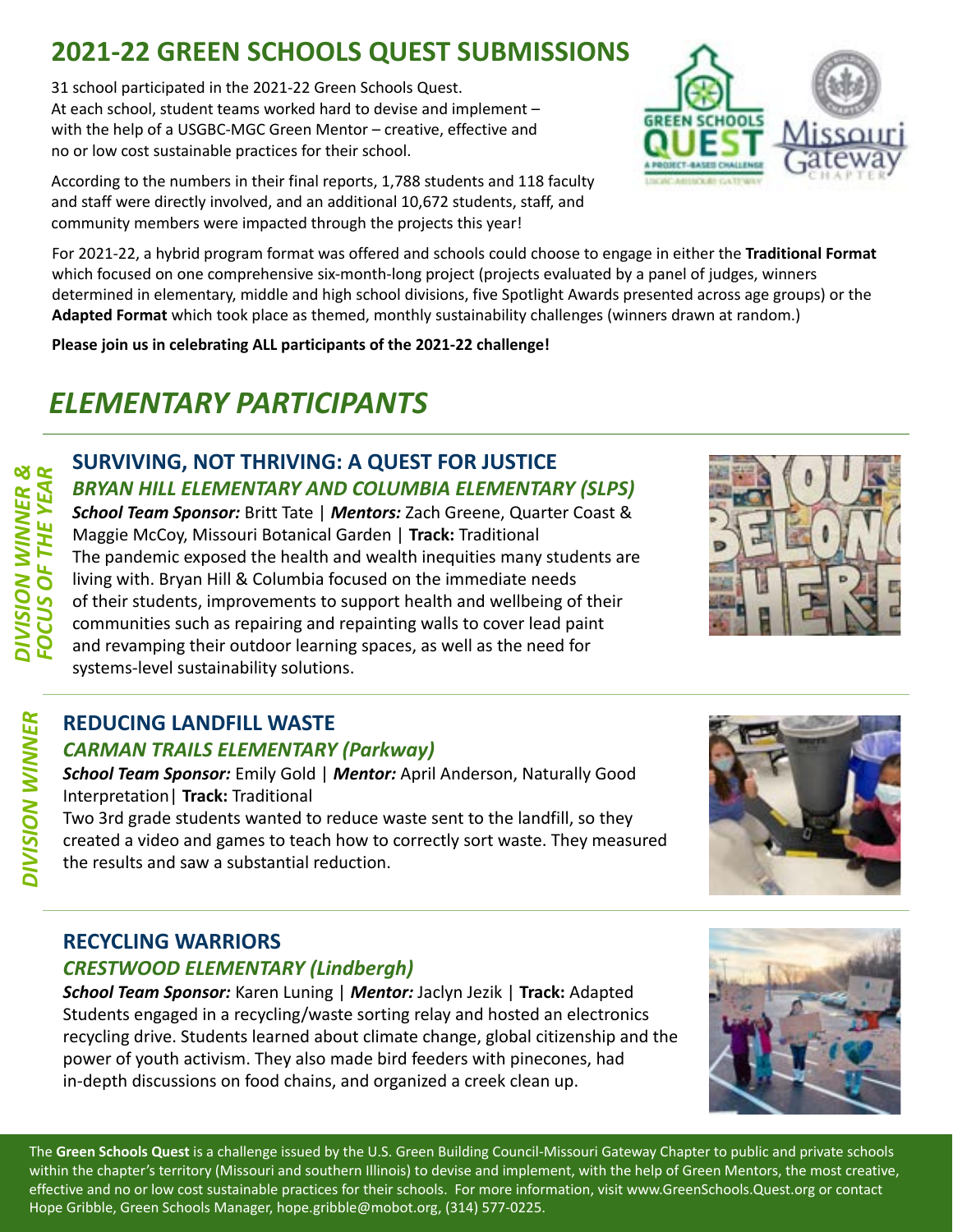# *ELEMENTARY PARTICIPANTS 2021-22 Green Schools Quest*

#### **ENERGY, ENERGY, ENERGY!**

#### *FLANCE EARLY LEARNING CENTER*

*School Team Sponsor:* Erin McFarland | *Mentor:* Angelina O'Donnell, EarthWays Center of the Missouri Botanical Gardens | **Track:** Adapted

Flance collaborated with multiple community partners. They joined the EarthWays Sustainability Network and received help performing an energy and waste audit. Students learned how heat and energy are connected and what a circuit is through fun experiments and then tested the classroom for energy efficiency. Flance also enrolled in Missouri Green Schools (MGS) and constructed a cobb bench at a community day supported by an MGS+ grant.

#### **ENVIRONMENTAL STEWARDSHIP**

#### *MANN ELEMENTARY (SLPS)*

*School Team Sponsor:* Lori Gardner | *Mentor:* Jess Watson, Earthday365 **Track:** Adapted

Students learned about food justice, resource use, and connection with nature through books and activities, such as a playground trash cleanup, reflective writing, and teaching family and friends. Students enjoyed exploring watersheds through videos and use of a hands-on Enviroscope.

#### **BENCHMARKING SACRED HEART**

#### *SACRED HEART SCHOOL*

*School Team Sponsor:* Jessica Ponder | *Mentor:* Natalie Meyer, Siemens | **Track:** Traditional Sacred Heart started an environmental club this fall for K-3. Next school year, students will work with their mentor to begin benchmarking energy and water usage, and perform a waste audit.

#### **ENERGY CONVERSIONS**

#### *ST. FRANCIS OF ASSISI SCHOOL*

*School Team Sponsor:* MIke Herries | *Mentor:* Chris Ruth, Integrated Facility Services | **Track:** Traditional Linking lessons from their Energy Conversion unit, students learned about tracking and examining their school's energy usage. As dual participants in GSQ and Missouri Green Schools, they leveraged their project to support goals in both programs.

#### **CATERPILLARS COMPOST!** *ST. PAUL LUTHERAN ECC*

*School Team Sponsor:* Peggy Knock | *Mentor:* Benjamin Winkler, St. Louis County Department of Public Health | **Track:** Traditional

Pre-K students researched, raised money and bought a compost tumbler, then designed compost buckets for other classrooms. Students retrieved the buckets and composted the material inside. They also started a worm bin.





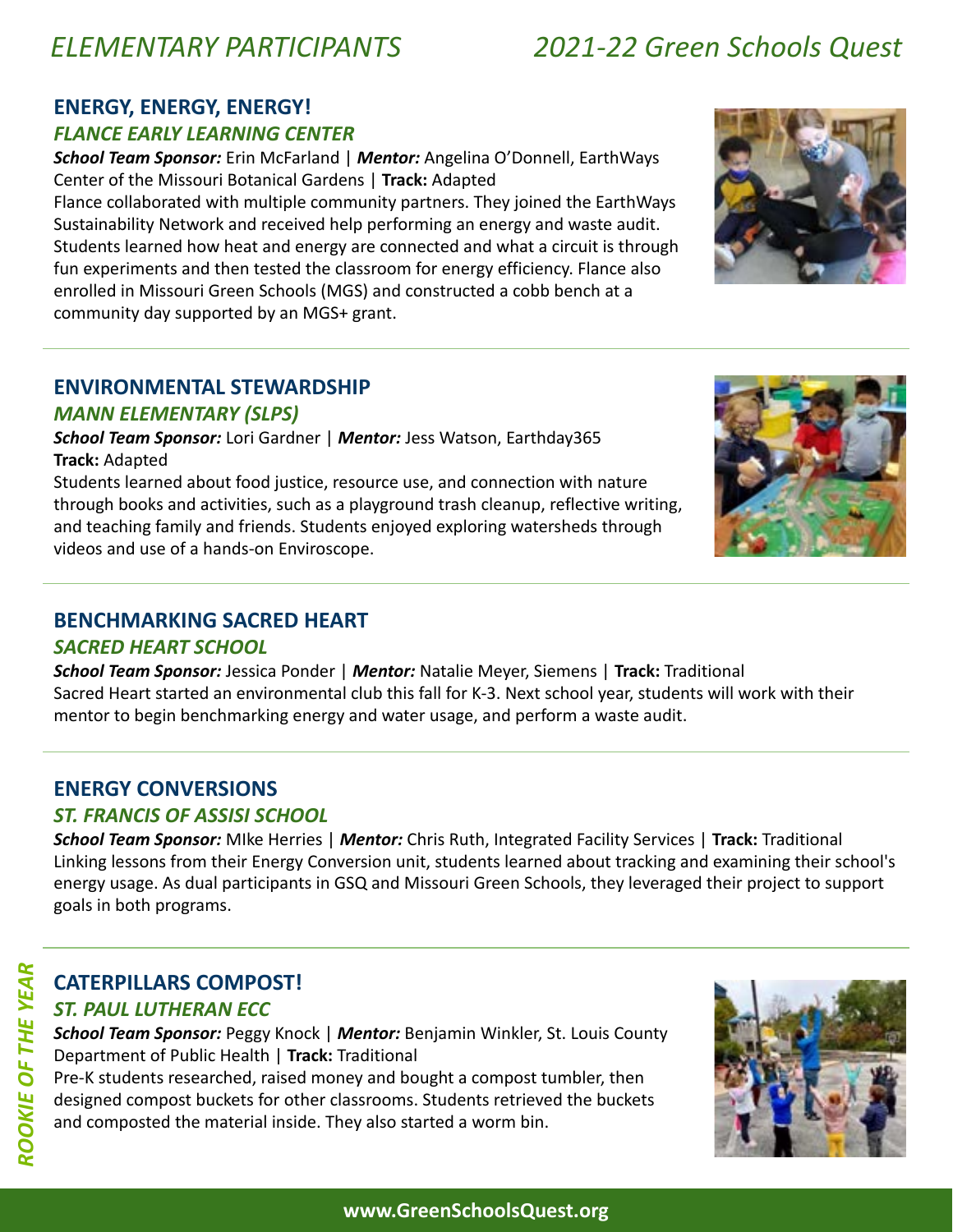# *ELEMENTARY PARTICIPANTS 2021-22 Green Schools Quest*

**DIVISION WINNER** 

# **OINK!**

#### *SUNRISE R-9 SCHOOL (Desoto)*

*School Team Sponsor:* Danielle Peppers | *Mentor:* Joseph Panhorst, W'yman Center| **Track:** Traditional

Sunrise's new "Feed The Pigs" program takes waste diversion to a whole new level! Food waste from lunch is collected in the "Feed The Pigs" bin, then hauled to a local farm and fed to pigs. Students named three of the pigs and watched them grow over the year. These pigs were then auctioned off to school families for their consumption. The program emphasizes multiple sustainability principles and has reduced lunch waste by nearly 31%.

# *MIDDLE SCHOOL PARTICIPANTS*

#### **URBAN INNOVATION**

#### *LADUE MIDDLE SCHOOL*

*School Team Sponsor:* Christine Earnhart | *Mentor:* Elizabeth Fischer, WE **Track:** Adapted

Ladue Middle School students created informational flyers on pollination, and participated in lessons and activities to learn about social justice, carbon footprints, and healthy food. They examined benefits of urban gardens and each designed a garden that would benefit their school.

#### **UCITY SCHOOLS POLLINATOR SQUAD!**

#### *BRITTANY WOODS MIDDLE SCHOOL (University City)*

*School Team Sponsor:* Anne Cummings | *Mentor:* Stacey Parker, Missouri Green Schools AmeriCorps VISTA | **Track:** Traditional The Brittany Woods Pollinator Protection Squad knows humans need to value

and protect pollinators. Through problem-based learning, students identified one of their first steps needed to be removing the stigma associated with stinging insects. Squad members educated fellow middle schoolers and PK-1 students on the benefits of pollinators using an old van they rehabbed called the Pollinator 3000 as a backdrop to build their Squad's visibility. *DIVISION WINNER*



# **CLEAN WATER PROJECT**

#### *CHRIST THE KING SCHOOL*

*School Team Sponsor:* Laura Kent | *Mentor:* Michelle Abounader, Dandelion Yoga | **Track:** Traditional

Students learned about the local watershed and actions to keep our rivers and oceans clean. They presented recommendations to their principal and pastor to decrease the school's water pollution.



#### **www.GreenSchoolsQuest.org**

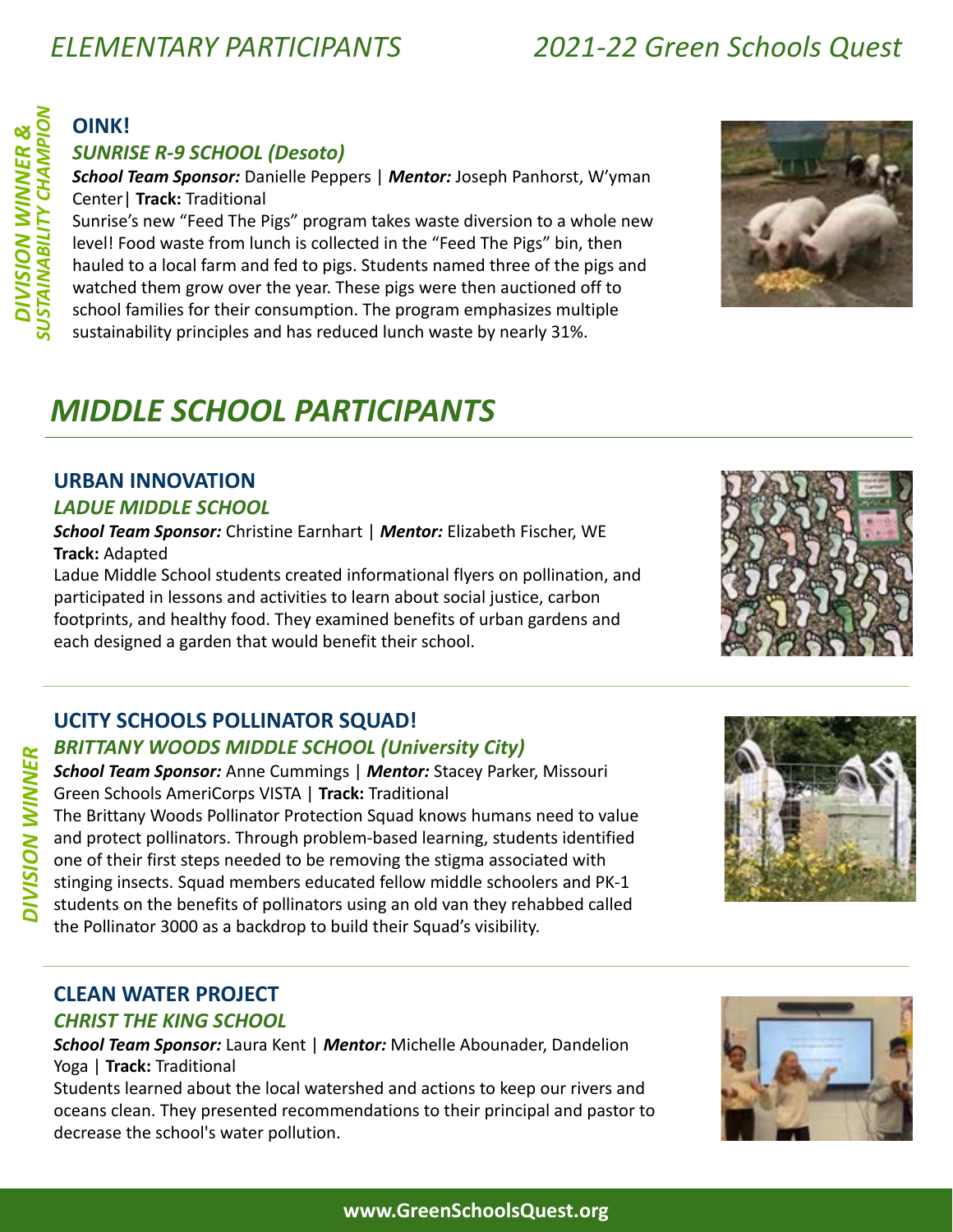#### **MRH POLLINATOR PROBLEMS (AND SOLUTIONS)** *MAPLEWOOD RICHMOND HEIGHTS MIDDLE SCHOOL*

*School Team Sponsor:* Bill Henske | *Mentor:* Susan Armstrong, Safe.Green.Sustainable.Engineering.PC | **Track:** Traditional Using data they collected, MRH students identified the decline in native pollinators as a problem and set out to make habitat improvements on their campus. They created several products from beeswax to raise money for the improvements. They also developed a series of lessons for elementary school classes and performed pollinator raps in the STEAMaster rap battle.



## **YEAR OF GROWTH: SUSTAINABILITY IN HOMEROOM**

#### *NIPHER MIDDLE SCHOOL (Kirkwood)*

*School Team Sponsor:* Courtney Karr | *Mentor:* Jennifer Mareschal, Volunteer **Track:** Traditional

Nipher students set out to improve existing outdoor spaces that are part of their sustainability initiatives. Four Homeroom classes collaborated to raise funds and implement their plans, improving areas with chickens, vegetable gardens, native plants, and beehives.



#### **NEICO-NORTH ECOLOGY INNOVATIVE**

#### *NORTH KIRKWOOD MIDDLE SCHOOL*

*School Team Sponsor:* Chris Hooker | *Mentor:* Genevieve Bourgeois, Integrated Facilities Services | **Track:** Traditional

Students worked in groups to reduce air pollution at dismissal time by reducing idling, reduce lunch waste, restore their educational rain garden, and educate students and staff on water conservation.



# *JUDGES' CHOICE*  **UDGES' CHOICE**

## **TIKKUN OLEM: REPAIRING THE SPACE**

#### *SAUL MIROWITZ JEWISH COMMUNITY SCHOOL*

*School Team Sponsor:* Richard Schmidt | *Mentor:* April Anderson, Naturally Good Interpretation | **Track:** Traditional

Students worked to revitalize a garden, centering Tikkun Olem, or healing the world. Garlic and rye are being grown now, and students of all ages are now using the garden and other outdoor spaces year round.



*INNOVATION*